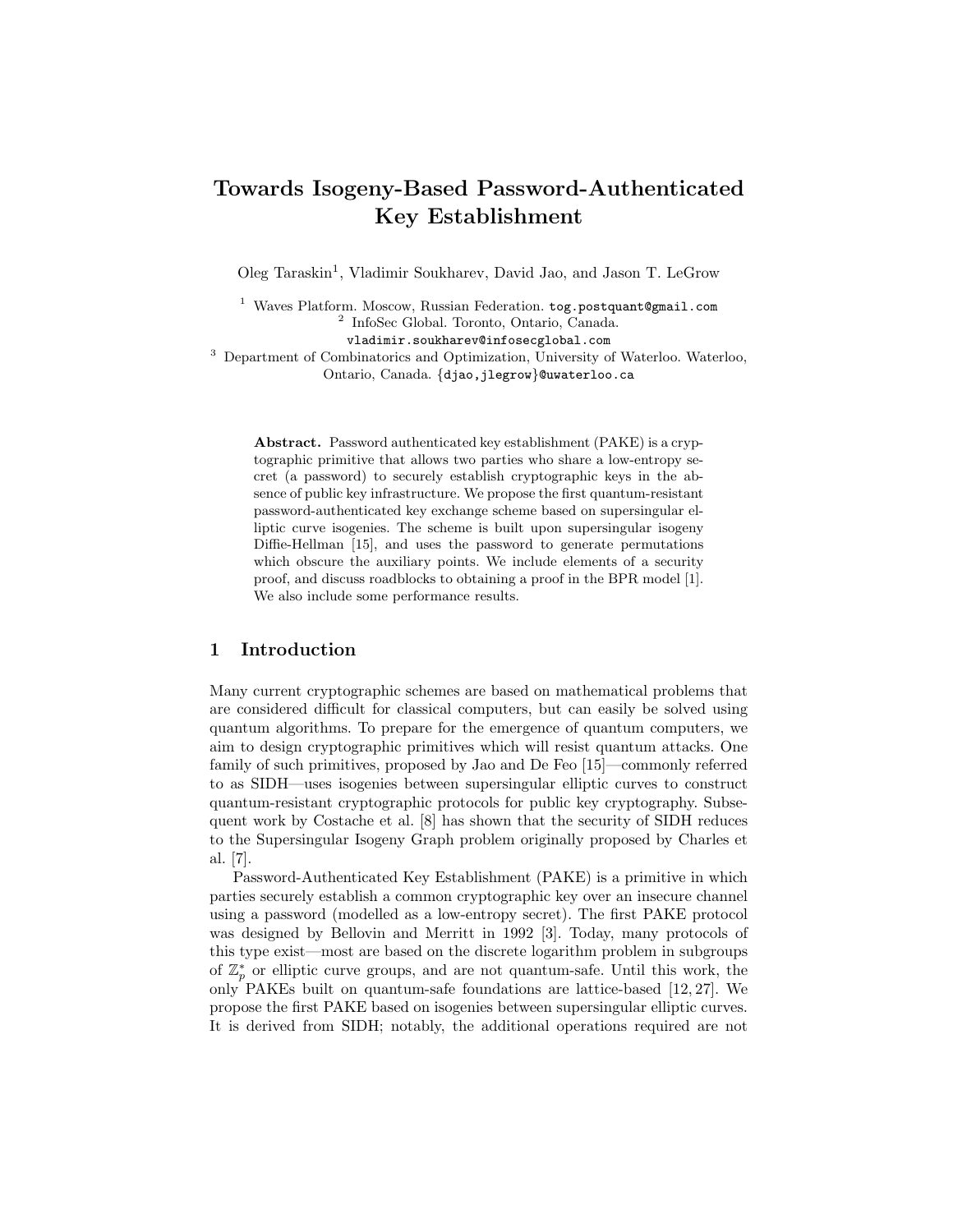prohobitively expensive (elliptic curve arithmetic) and do not require additional rounds of communication, and the messages are the same size as in SIDH.

In particular, in SIDH, parties exchange elliptic curves which are images of a fixed public curve under ephemeral secret isogenies; then, each party computes the image of their peer's curve under a related isogeny. Parties also exchange certain points on their ephemeral curves to aid in the computation. In our PAKE protocol, these so-called "auxiliary points" are obfuscated by transforming them according to a certain group action, described in Section 2. The passive security of this protocol comes from the difficulty of finding the correct points (preventing offline dictionary attacks) or performing the computation without them, while the active security from the fact that the adversary needs to "commit," in a sense, to a group element in order to actively attack the protocol (preventing all but the most basic online dictionary attacks).

## 2 Background

### 2.1 Password-Authenticated Key Establishment

The PAKE security model of Bellare, Pointcheval, and Rogaway (BPR) [1] is very similar to the Canetti-Krawczyk (CK) security model [5] for authenticated key establishment. The complete model specification appears in Appendix A; here we only point out the major differences between the two. While the CK security model includes public-key infrastructure (i.e., each party registers a keypair, and the public keys are published), in the BPR model there are two kinds of parties clients and servers—and clients choose passwords according to some distribution on a dictionary and share them with the servers. Of course, in the real world, passwords are low-entropy secrets; this is typically modelled by having passwords be chosen by parties uniformly from a set called the password dictionary which is small enough that it can be enumerated efficiently. In particular, attacks which involve "checking all passwords" are feasible. The examples in the following section illustrate this concept.

Two Insecure PAKEs To illustrate the consequences of the low-entropy nature of passwords, we present two protocols which admit attacks that exploit it.

1. **Diffie-Hellman**  $+$  **MAC** Let MAC be a message authentication code protocol. Augment the Diffie-Hellman protocol by having each party send a MAC tag on each of their messages, using the password as the key; have the parties abort if any tag they receive is not consistent with the password and incoming message. Though this is reminiscent of the SIG-DH protocol of [5] (which is secure in the CK model), the low entropy of the password distribution means that it is susceptible to a straightforward offline dictionary attack: upon seeing a single message and tag  $(m, t)$ , an adversary can simply check whether  $t = MAC_{\pi}(m)$  for each password  $\pi$  in the dictionary.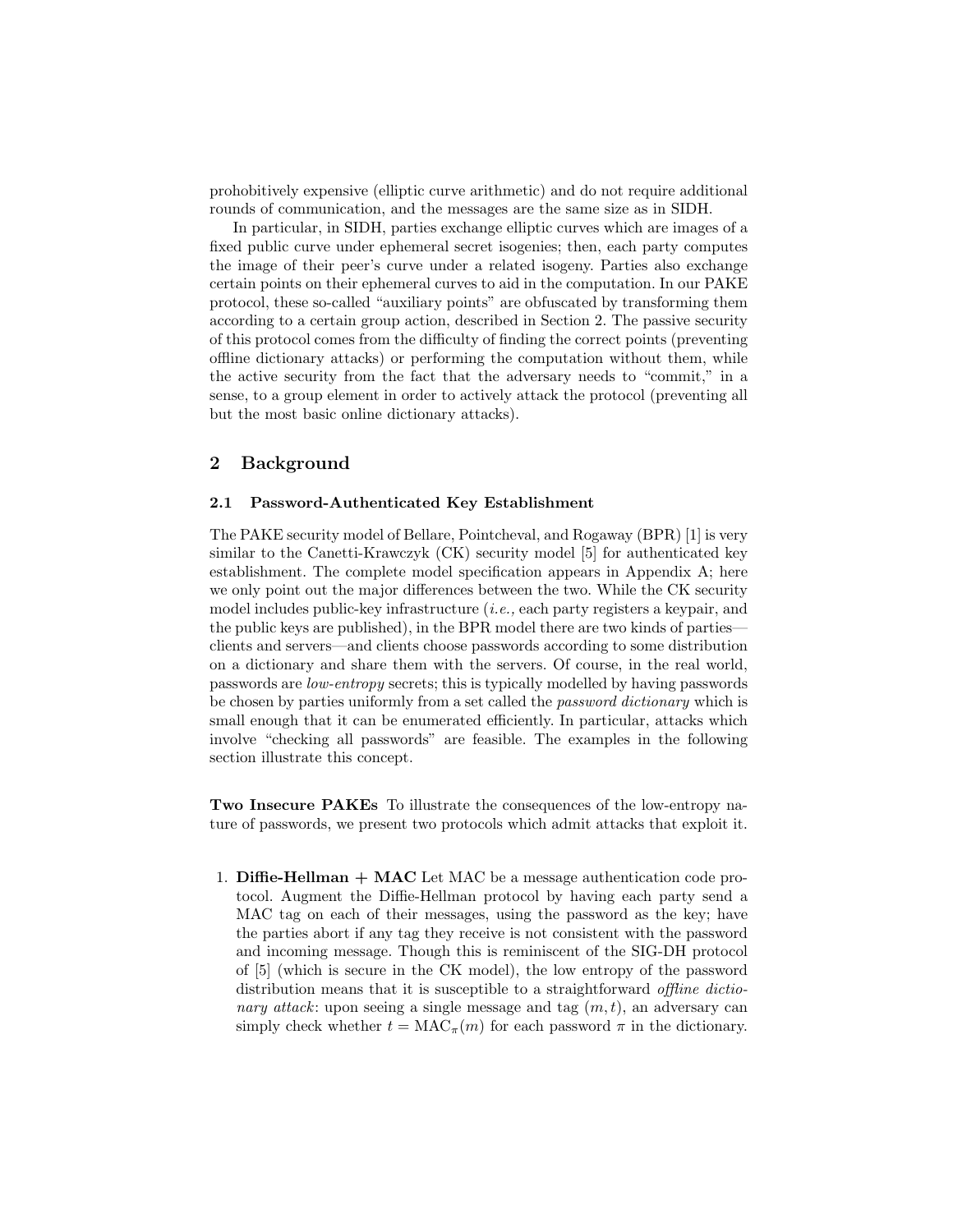With overwhelming probability equality will hold for exactly one password π ∗ , which is the party's true password. Once the password is recovered, the adversary can successfully mount a man-in-the-middle attack.

2. Randomized-base Diffie-Hellman Consider a modified version of Diffie-Hellman in a group  $G = \langle g \rangle$  of order N as follows. Let H be a hash function which maps the password dictionary into  $(\mathbb{Z}/N\mathbb{Z})^*$ . Instead of using the fixed base g, parties use base  $g^{H(\pi)}$  when constructing their messages, so that if the ephemeral secret is a, the message is  $m = g^{aH(\pi)}$ . The shared secret is constructed as in Diffie-Hellman: if the messages are  $m = g^{aH(\pi)}$ and  $m' = g^{bH(\pi)}$ , the shared secret is  $(m')^a = g^{abH(\pi)} = m^b$ . An adversary can attack the protocol by intercepting a message  $m = g^{aH(\pi)}$  from Alice and inserting their own message  $m'' = g^c$ . Alice will compute a shared secret  $s = g^{ac}$ , while the adversary can compute a "potential" shared secret  $s'(\pi') = m^{cH(\pi')^{-1}}$  for each password  $\pi'$ . By issuing a password reveal query on Alice's session, the adversary can determine Alice's true password from s and the list of  $s'(\pi')$ .

### 2.2 Isogenies

We provide a brief review of the background information. For further details on the mathematical foundations of isogenies, we refer the reader to [15, 25]. Given two elliptic curves  $E_1$  and  $E_2$  over some finite field  $\mathbb{F}_q$  of size q, an *isogeny*  $\phi: E_1 \to E_2$  is an algebraic morphism which is a group homomorphism. The degree of  $\phi$ , denoted deg( $\phi$ ), is its degree as an algebraic morphism. Two elliptic curves are isogenous if there exists an isogeny between them. Given an isogeny  $\phi: E_1 \to E_2$  of degree n, there is another isogeny  $\phi: E_2 \to E_1$  (the dual isogeny) of degree n satisfying  $\phi \circ \hat{\phi} = \hat{\phi} \circ \phi = [n]$  (the multiplication-by-n map). Thus "being isogenous" is an equivalence relation. For any  $n \in \mathbb{N}$ , define the subgroup  $E[n] = \{P \in E(\bar{\mathbb{F}}_q) : nP = \infty\}$ . The group  $E[n]$  is isomorphic to  $(\mathbb{Z}/n\mathbb{Z})^2$  whenever  $gcd(n, q) = 1$  [25]. We define the *endomorphism ring* End(E) to be the set of all isogenies from  $E$  to itself, defined over the algebraic closure  $\overline{\mathbb{F}}_q$  of  $\mathbb{F}_q$ . The endomorphism ring is a ring under the operations of point-wise addition and functional composition. If  $\dim_{\mathbb{Z}}(\text{End}(E)) = 2$ , then we say that E is ordinary; otherwise  $\dim_{\mathbb{Z}}(\text{End}(E)) = 4$  and we say that E is supersingular. Two isogenous curves are either both ordinary or both supersingular. All elliptic curves used in this work are supersingular. The isogeny  $\phi: E_1 \to E_2$ is separable if the extension  $\mathbb{F}_q(E_1)/\phi^*(\mathbb{F}_q(E_2))$  is separable; we will only consider separable isogenies. An important property of a separable isogeny  $\phi$  is that  $|\ker \phi| = \deg \phi$  [25, III.4.10(c)]. The kernel uniquely defines the isogeny up to isomorphism. Methods for computing and evaluating isogenies are given in [4, 15, 16, 26]. We use isogenies whose kernels are cyclic; in this setting, knowledge of any single generator of the kernel allows for efficient evaluation of the isogeny (up to isomorphism); conversely, the ability to evaluate the isogeny via a black box allows for efficient determination of the kernel. Thus, in our application, the following are equivalent: knowledge of the isogeny, its kernel, or any generator of its kernel.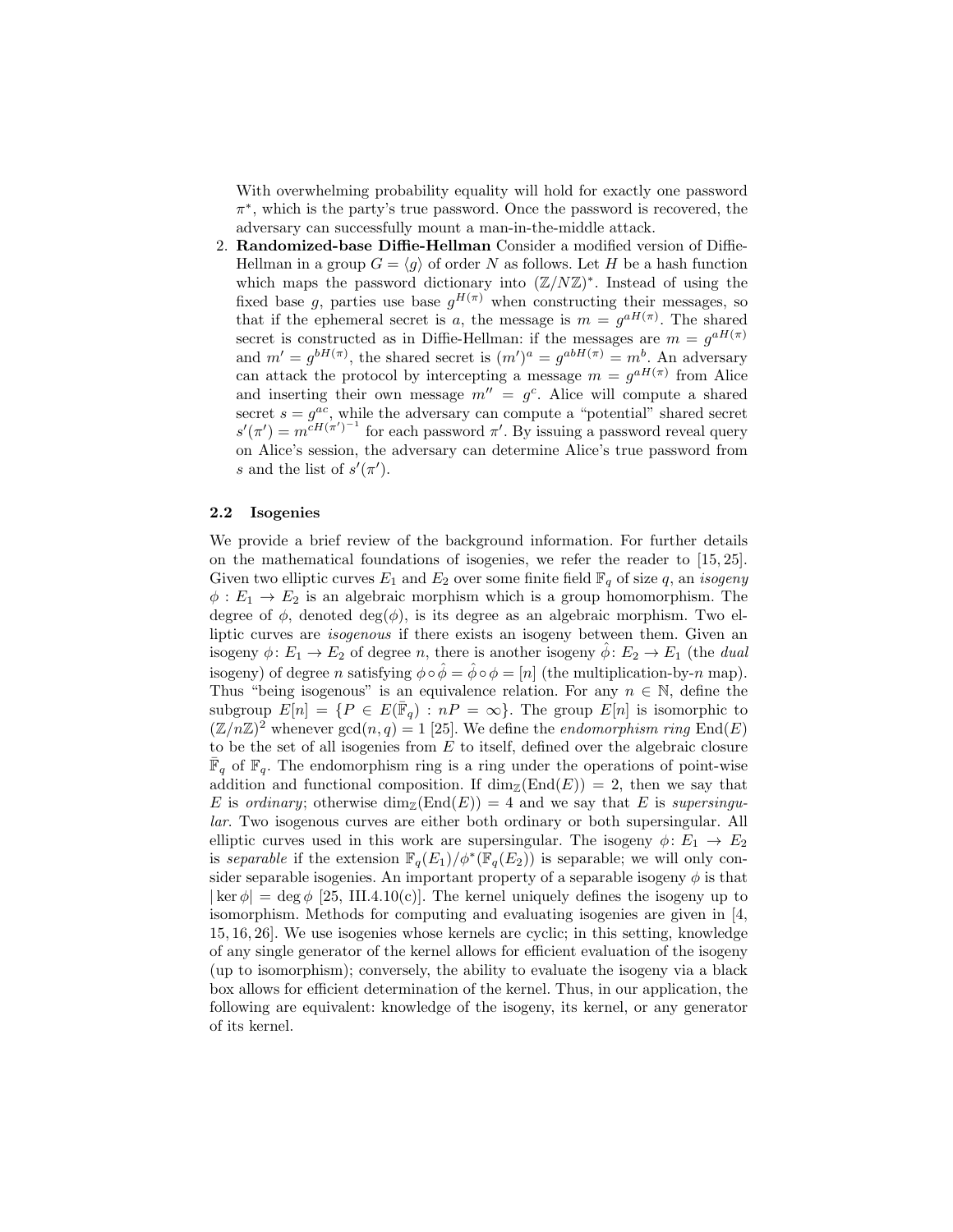### 2.3 Isogeny-Based Cryptography

The first cryptographic construction to use supersingular elliptic curve isogenies is the hash function construction of Charles et al. [7], based on the isogeny graph path-finding problem. Public key cryptography based on isogenies was first introduced by Couveignes [10] and Rostovtsev & Stolbunov [23] using ordinary elliptic curves. Jao and De Feo [15] proposed the first public-key cryptosystem based on supersingular elliptic curve isogenies, along with a new assumption which was subsequently shown [8] to reduce to the path-finding assumption originally proposed in [7]. We review here the operation of the Jao and De Feo key exchange protocol SIDH, which is the foundation for our PAKE.

Fix a prime p of the form  $\ell_A^e A \ell_B^e f \pm 1$  where  $\ell_A, \ell_B$  are small primes,  $e_A, e_B \in$ N such that  $\ell_A^{e_A} \approx \ell_B^{e_B}$ , and  $f \in \mathbb{N}$  is a small cofactor. Fix a supersingular curve E defined over  $GF(p^2)$ , and bases  $\{P_A, Q_A\}$  and  $\{P_B, Q_B\}$  of  $E[\ell_A^{e_A}]$ and  $E[\ell_B^{e_B}]$  respectively. Alice chooses  $m_A, n_A \in_R \mathbb{Z}/\ell_A^{e_A} \mathbb{Z}$ , not both divisible by  $\ell_A$ , and computes an isogeny  $\phi_A : E \to E_A$  with kernel  $\langle m_A P_A + n_A Q_A \rangle$ . Alice computes the auxiliary points  $\{\phi_A(P_B), \phi_A(Q_B)\}\subset E_A$ , and sends these points to Bob along with  $E_A$ . Bob proceeds analogously. Upon receipt of  $E_B$  and  $\phi_B(P_A), \phi_B(Q_A) \in E_B$  from Bob, Alice computes an isogeny  $\phi'_A : E_B \to E_{AB}$ with kernel  $\langle m_A \phi_B(P_A) + n_A \phi_B(Q_A) \rangle$ ; Bob proceeds mutatis mutandis. Alice and Bob can then form a shared secret key using use the common j-invariant of

$$
E_{AB} = \phi'_B(\phi_A(E)) = \phi'_A(\phi_B(E)) = E / \langle m_A P_A + n_A Q_A, m_B P_B + n_B Q_B \rangle.
$$

With almost no loss in generality, private ephemeral keys with  $m = 1$  can be used [9]. In this work we follow that convention.

### 2.4 The Möbius Action and Auxiliary Point Obfuscation

For a prime  $\ell$  and an integer  $e$ , we define

$$
\mathrm{SL}_2(\ell, e) = \{ \Psi \in (\mathbb{Z}/\ell^e \mathbb{Z})^{2 \times 2} : \det A \equiv 1 \pmod{\ell^e} \}
$$
  

$$
\Upsilon_2(\ell, e) = \{ \Psi \in \mathrm{SL}_2(\ell, e) : A \text{ is upper triangular modulo } \ell \}
$$

to be the special linear and special reduced upper triangular groups modulo  $\ell^e$ , respectively. If  $p = \ell_A^{\epsilon_A} \ell_B^{\epsilon_B} f \pm 1$  is a prime and E is a supersingular elliptic curve defined over  $GF(p^2)$ ,  $\Upsilon_2(\ell_A, e_A)$  acts on  $E[\ell_A^{e_A}]^2$  in a way analogous with ordinary matrix-vector multiplication: if  $\Psi = \begin{bmatrix} \alpha & \beta \\ \gamma & \delta \end{bmatrix}$  then  $\Psi\begin{bmatrix} X \\ Y \end{bmatrix} = \begin{bmatrix} \alpha X + \beta Y \\ \gamma X + \delta Y \end{bmatrix}$ . We use this action to mask auxiliary points, since for any  $X, Y \in E[\ell_A^{\varepsilon_A}]$  and any  $\Psi, \Psi' \in \Upsilon_2(\ell_A, e_A)$ , for  $\begin{bmatrix} X' \\ Y' \end{bmatrix} = \Psi^{-1} \Psi' \begin{bmatrix} X \\ Y \end{bmatrix}$  we have  $e(X, Y) = e(X', Y')$ , where e is the Tate pairing [24, Exercise 10.24]; this prevents a kind of offline dictionary attack, which we elaborate on in Section 4.1.

In the context of isogeny computations, this (left) action of  $\Upsilon_2(\ell_A, e_A)$  induces a new (right) action (the *Möbius* action) on  $\mathbb{Z}/\ell_A^{e_A}\mathbb{Z}$  in the following way: if  $\begin{bmatrix} X' \\ Y' \end{bmatrix} = \Psi \begin{bmatrix} X \\ Y \end{bmatrix}$  where  $\Psi = \begin{bmatrix} \alpha & \beta \\ \gamma & \delta \end{bmatrix}$ , then for any  $m \in \mathbb{Z}/\ell_A^{e_A} \mathbb{Z}$ 

$$
E/\langle X'+mY'\rangle=E/\langle(\alpha X+\beta Y)+m(\gamma X+\delta Y)\rangle=E/\langle X+\tfrac{\delta m+\beta}{\gamma m+\alpha}Y\rangle;
$$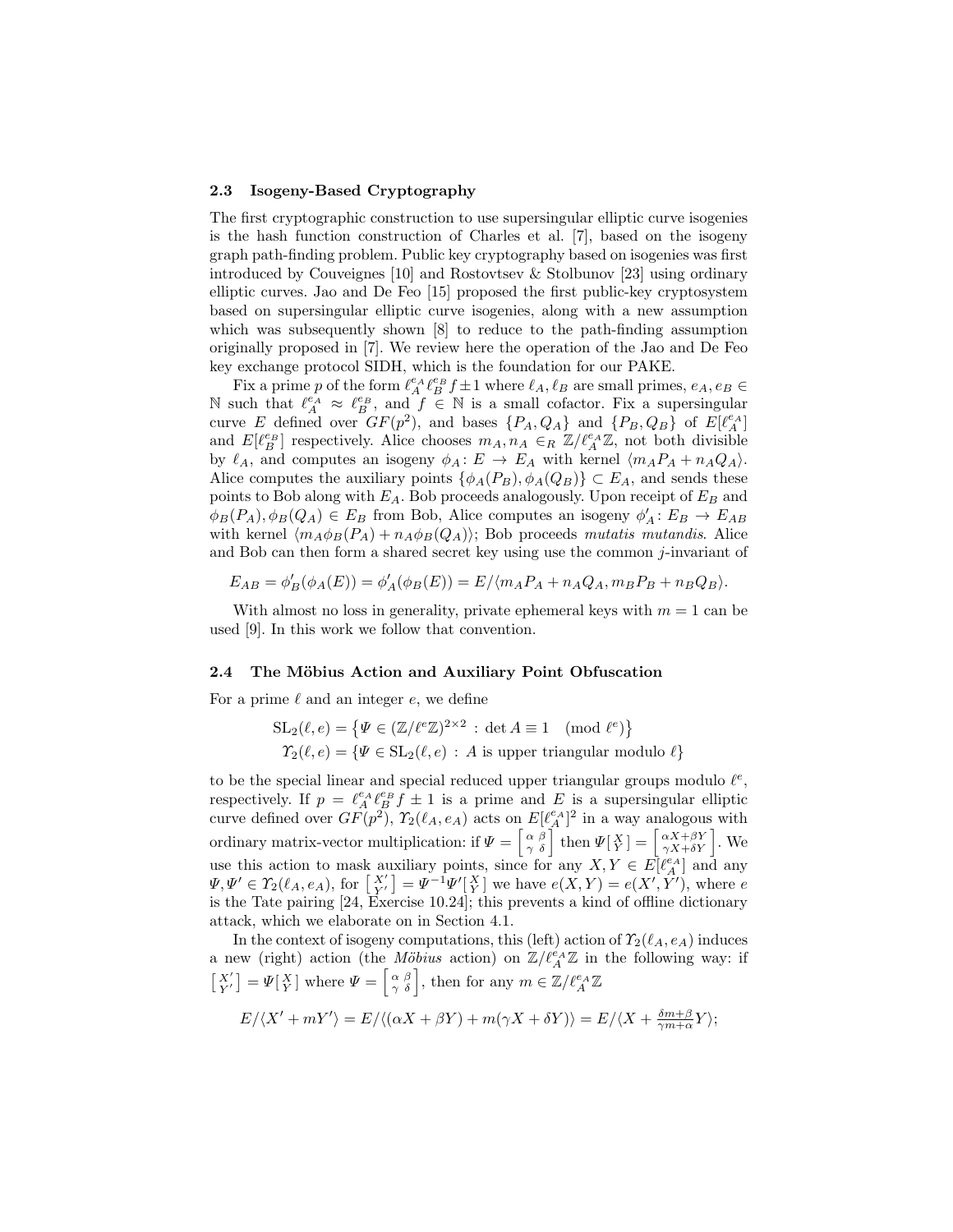thus we define the right action  $m^{\Psi} := \frac{\delta m + \beta}{\gamma m + \alpha}$ . The two actions are related as above: mapping the auxiliary basis by the action of  $\Psi$  on  $E[\ell_A^{e_A}]^2$  is equivalent to mapping the m which defines the isogeny's kernel by the action of  $\Psi$  on  $\mathbb{Z}/\ell_A^{e_A}\mathbb{Z}$ . This action relates to a sort of "related-key attack" on SIDH: in an unauthenticated setting, an active adversary can force an honest party to compute a shared key corresponding to an ephemeral key chosen by the adversary and the image of the honest party's ephemeral key under the action of a known matrix  $\Psi$ .

Note that given  $E_A$  with  $E_A = E_K / \langle P_A + m_A Q_A \rangle$  and  $\Psi \in \Upsilon_2(\ell_A, e_A)$  it is easy to find  $(E_B, X_B, Y_B)$ ,  $E_{AB,\Psi}$  satisfying  $E_{AB,\Psi} = E_B/\langle X_B + m_A^{\Psi} Y_B \rangle$ ; simply set  $E_B = E_K / \ker \phi$  for some  $\ell_B^{e_B}$ -isogeny  $\phi$ , and set  $[X_B, Y_B]^T = \Psi^{-1} [\phi(P_B), \phi(Q_B)]^T$ .

### 2.5 Computational Assumptions

For brevity, the standard assumptions of SIDH appear in Appendix B.

As noted in Section 2.3, to compute the shared secret in SIDH the parties must have the images of the public torsion bases under the secret isogenies. While previous works ignored these "auxiliary points" in favour of standard authentication methods, such as signature schemes [18] or generic transforms [14] to add authentication, here we focus on how we can disrupt man-in-the-middle attacks by obfuscating them. In this section we define a new computational assumption related to computing these auxiliary points. We use the notation of Section 2.3 for our global parameters, and define the security parameter  $\lambda =$  $\lceil \log_2 p \rceil$ . When P is a computational problem with some global parameters (such as the prime  $p$  and global curves and torsion points used in SIDH), we denote by  $\text{Ins}_P(\gamma)$  the set of all instances of problem P with global parameters γ. When A is an algorithm for a problem P and  $\vartheta$  is an instance of P,  $\mathcal{A}(\vartheta)$  denotes the (possibly randomized) output of A on input  $\vartheta$ . Unif(X) denotes the uniform distribution on a set  $X$ .

The asymmetry of the isogeny computations requires us to consider two variants of each of the computational problem: one for  $\ell_A^{e_A}$  -isogenies, and the other for  $\ell_B^{e_B}$ -isogenies. For brevity we present the "Type A" problem, advantage, and assumption here and omit the "Type B" variant, which is defined analogously.

Definition 1 (Auxillary Point Computation–A (SI-APC<sub>A</sub>)). Let  $\phi_A : E \to$  $E_A$  be an  $\ell_A^{e_A}$ -isogeny with kernel  $\langle P_A + n_A Q_A \rangle$  for  $n_A \leftarrow \text{Unif}(\mathbb{Z}/\ell_A^{e_A} \mathbb{Z})$ . The supersingular isogeny auxiliary point computation problem (type A) is to compute  $\phi_A(P_B)$  and  $\phi_A(Q_B)$  given  $(E, P_A, Q_A, P_B, Q_B, E_A)$ .

With the notation above, we define  $SI-APC<sub>A</sub>((E, P_A, Q_A, P_B, Q_B, E_A))$  =  $(\phi_A(P_B), \phi_A(Q_B))$ . For algorithms A which solve SI-APC<sub>A</sub>, we define the advantages

$$
Adv_p^{\mathrm{SI-APC}_{A}}(\mathcal{A}) = \mathbb{P}[\vartheta \leftarrow \text{Ins}_{\mathrm{SI-APC}_{A}}(p) : \mathrm{SI-APC}_{A}(\vartheta) \in \mathcal{A}(\vartheta)], \text{ and}
$$

$$
Adv_p^{\mathrm{SI-APC}_{A}}(t) = \max\{Adv_p^{\mathrm{SI-APC}_{A}}(\mathcal{A}) : \mathcal{A} \text{ runs in time } t \,\forall \vartheta \in \text{Ins}_{\mathrm{SI-APC}_{A}}(p)\}.
$$

The SI-APC assumption is that for t and n polynomial in  $\lambda$ ,  $\text{Adv}_{p}^{\text{SI-APC}_{A}}(t, n)$ and  $\text{Adv}_{p}^{\text{SI-APC}_{B}}(t, n)$  are negligible in  $\lambda$ .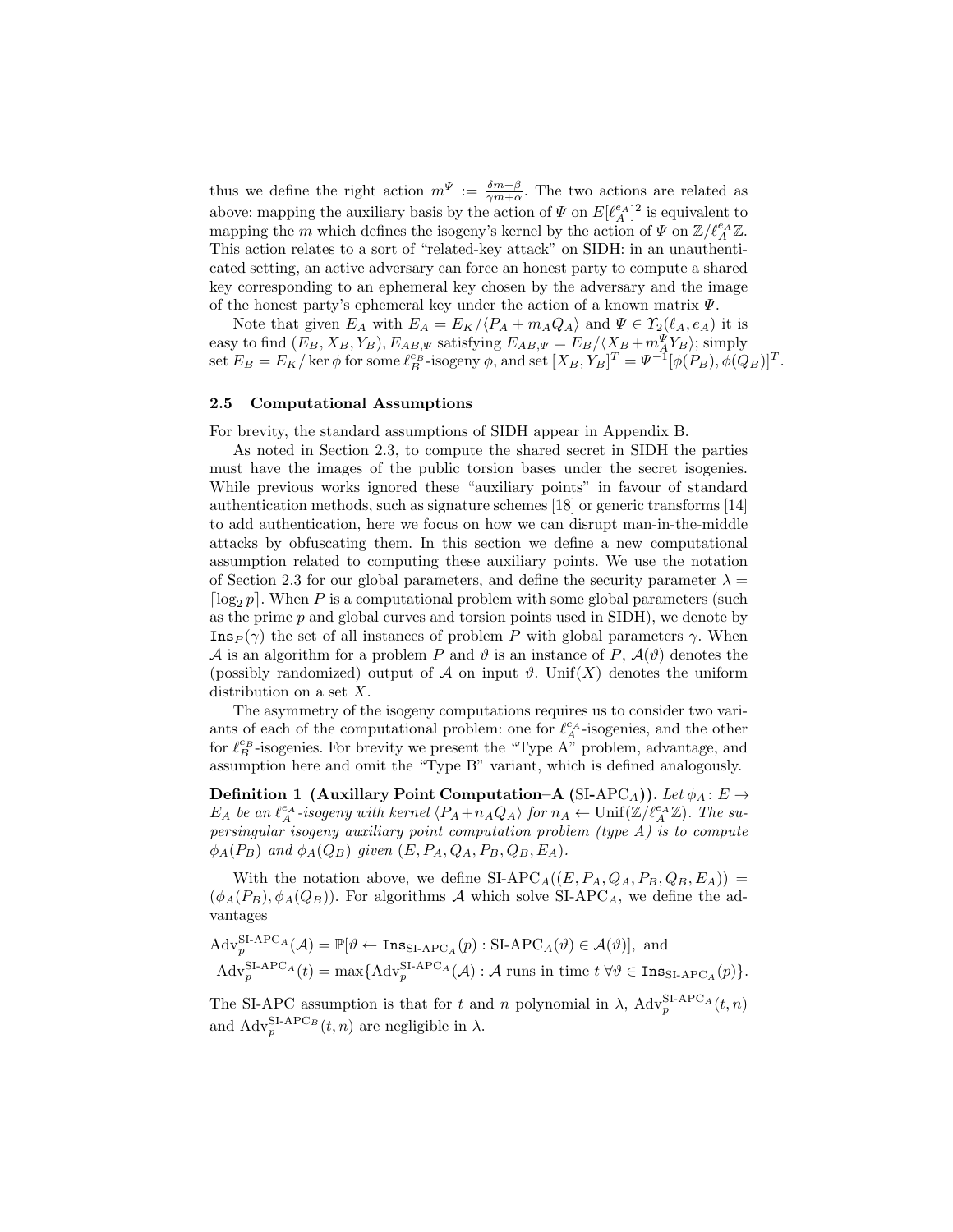Of course, the MOV attack [20] attack using the Pohlig-Hellman algorithm [22] can be used to solve extended discrete logarithms in supersingular elliptic curves, and so the SI-APC problem is equivalent to asking the adversary to find the image of *any*  $\ell_A^{e_B}$ - (or  $\ell_B^{e_B}$ -) torsion point—rather than the image of a particular basis; this phrasing is arguably more natural. The SI-APC problem reduces to the supersingular isogeny problem [11, Problem 5.2] by noting that finding a generator of the kernel of an isogeny  $\phi$  allows one to compute the isogeny on the whole domain curve, by Vélu's formulas [26], whereas SI-APC require one to compute the isogeny on particular points (or equivalently, the restriction  $\phi|_{E[\ell_A^{e_A}]}$  or  $\phi|_{E[\ell_B^{e_B}]}.$ 

The hardness of Problem 1 has not been thoroughly studied; however, we note that if the problem could be solved efficiently, the auxiliary points needed in SIDH [11] would not have to be sent, and thus the bandwidth of SIDH could be reduced by omitting them. So far, there are no proposals for how to do away with auxiliary points in SIDH, and no known solutions to the SI-APC problems. Notably, however, it is shown in [21] that, under some heuristics, SI-APC is equivalent to the corresponding isogeny problems for some non-standard variant SIDH parameter sets (*e.g.*, when  $\ell_A^{\bar{e}_A} \gg \ell_B^{e_B}$ , or vice versa).

## 3 Our Protocol

The protocol builds on the SIDH scheme of Jao and De Feo [15]. Suppose a client  $A \in \mathcal{C}$  and a server  $B \in \mathcal{S}$  who share a common password  $\pi_A$  wish to establish a shared secret key. The setup is as follows: Fix a prime  $p$  of the form  $\ell_A^{e_A} \ell_B^{e_B} \cdot f \pm 1$  where  $\ell_A$  and  $\ell_B$  are small primes,  $e_A$  and  $e_B$  are positive integers, and f is a (small) cofactor. Fix a supersingular curve  $E_K$  defined over  $GF(p^2)$ , and bases  $\{P_A, Q_A\}$  and  $\{P_B, Q_B\}$ . Let  $H_A$  and  $H_B$  be random oracles with codomain $(H_A) = T_2(\ell_B, e_B)$  and codomain $(H_B) = T_2(\ell_A, e_A)$ , and let KDF be a key derivation function (modelled as a random oracle). Then:

- 1. A chooses an ephemeral key and a message to B. In particular, A:
	- (a) Chooses  $n_A \in \mathbb{Z}_{\ell_A^e}$  uniformly and sets  $G_A = P_A + n_A Q_A$ ;
	- (b) Defines  $E_A = E_K / \langle G_A \rangle$  and  $\phi_A$  to be the isogeny with kernel  $\langle G_A \rangle$ ;
	- (c) Defines  $\Psi_A = H_A(j(E_A)||\pi_A)$  and sets  $\begin{bmatrix} X_A \\ Y_A \end{bmatrix} = \Psi_A \cdot \begin{bmatrix} \phi_A(P_B) \\ \phi_A(Q_B) \end{bmatrix}$  $\begin{bmatrix} \phi_A(P_B) \\ \phi_A(Q_B) \end{bmatrix}$ ; and,
	-
- (d) Sends  $(E_A, X_A, Y_A)$  to B.<br>2. Upon receiving  $(E_A, X_A, Y_A)$  from A, B:
	- (a) Checks that  $e_{E_A}(X_A, Y_A) = e_{E_K}(P_B, Q_B)^{\ell_A^e}$ —if not, abort;
	- (b) Computes  $\Psi_{AB} = H_A(j(E_A)||\pi_A);$
	- (c) Chooses  $n_B \in \mathbb{Z}_{\ell_B^{e_B}}$  uniformly and sets  $G_B = P_B + n_B Q_B$ ;
	- (d) Defines  $E_B = E_K^{\epsilon_B}/\langle G_B \rangle$  and  $\phi_B$  to be the isogeny with kernel  $\langle G_B \rangle$ ;
	- (e) Computes  $\Psi_B = H_B(j(E_B)||\pi_A)$  and sets  $\begin{bmatrix} X_B \\ Y_B \end{bmatrix} = \Psi_B \cdot \begin{bmatrix} \phi_B(P_A) \\ \phi_B(Q_A) \end{bmatrix}$  $\left. \begin{array}{c} \phi_B(P_A) \ \phi_B(Q_A) \end{array} \right];$
	- (f) Sends  $(E_B, X_B, Y_B)$  to A; and,
	- (g) Constructs the key  $K_B$ , which is given by

$$
\text{KDF}((E_A, X_A, Y_A)|| (E_B, X_B, Y_B) || j (E_A / \langle X_A + n_B^{\Psi_A^{-1}} Y_A \rangle) || \Psi_{AB} || \Psi_B)
$$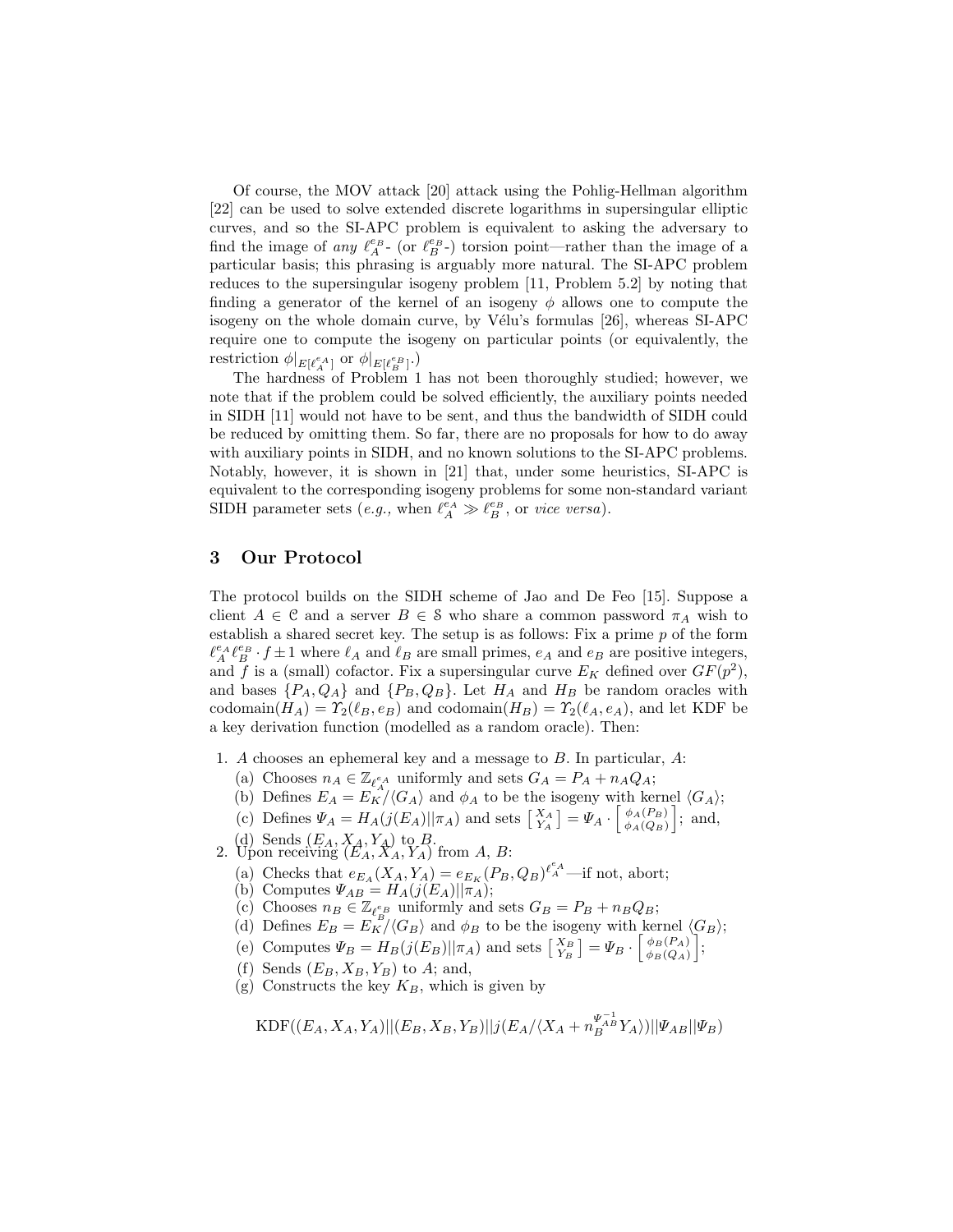- 3. Upon receiving  $(E_B, X_B, Y_B)$  from B, A:
	- (a) Checks that  $e_{E_B}(X_{\overline{B}}, Y_{\overline{B}}) = e_{E_K}(P_A, Q_A)^{\ell_B^e}$  —if not, abort;
	- (b) Computes  $\Psi_{BA} = H_B(j(E_B)||\pi_A)$ ; and,
	- (c) Constructs the key  $\tilde{K}_A$ , given by

$$
\text{KDF}((E_A, X_A, Y_A)|| (E_B, X_B, Y_B) || j (E_B / \langle X_B + n_B^{\Psi_B^{-1}} Y_B \rangle) || \Psi_A || \Psi_{BA})
$$

From the definitions of  $K_A$  and  $K_B$ , the correctness of the protocol follows if  $j(E_A/\langle X_A + n_B^{\Psi_A^{-1}} Y_A \rangle) = j(E_B/\langle X_B + n_B^{\Psi_B^{-1}} Y_B \rangle)$ . We have

$$
E_A/\langle X_A + n_B^{\Psi_{AB}^{-1}} Y_A \rangle = (E_K/\ker \phi_A)/\langle \phi_A(P_B) + n_B \phi_A(Q_B) \rangle
$$
  
\n
$$
\cong (E_K/\ker \phi_A)/\phi_A(\ker \phi_B)
$$
  
\n
$$
\cong E_K/\langle \ker \phi_A, \ker \phi_B \rangle
$$
  
\n
$$
\cong (E_K/\ker \phi_B)/\phi_B(\ker \phi_A)
$$
  
\n
$$
\cong (E_K/\ker \phi_B)/\langle \phi_B(P_A) + n_A \phi_B(Q_A) \rangle
$$
  
\n
$$
= E_B/\langle X_B + n_A^{\Psi_{BA}^{-1}} Y_B \rangle
$$

so that  $j(E_A/\langle X_A + n_B^{\Psi_A^{-1} \to} Y_A \rangle) = j(E_B/\langle X_B + n_B^{\Psi_B^{-1} \to} Y_B \rangle)$  (since the *j*-invariant is isomorphism-invariant [24, Proposition 1.4.(b)]), and the protocol is correct.

## 4 Progress Toward—and Roadblocks to—a Security Theorem

Ideally, we would like a security theorem of the following form: for all adversaries A which run in time t and use  $n_S, n_E, n_Q$  queries to Send, Execute, and the random oracles respectively, we have

$$
\operatorname{Adv}_{\Pi}^{\Gamma}(\mathcal{A}) \le \frac{\alpha n_S}{L} + \operatorname{poly}(n_S, n_E, n_O, t) \cdot \operatorname{negl}(\lambda) + \sum_{j} \alpha_j \operatorname{Adv}^{P_j}(\operatorname{poly}(t, n_S, n_E, n_O))
$$
\n(1)

where  $\alpha \geq 1$ , the terms  $\text{Adv}^{P_j}(\text{poly}(t, n_S, n_E, n_O))$  encode the success probability in solving the underlying computational problems. Intuitively, this says "the protocol is secure, up to terms related to an adversary's ability to solve the underlying computational problems plus a negligible probability, and up to online dictionary attacks which allow  $\alpha$  password guesses per online session on average."

In this section we present partial results toward a security theorem of this form for the protocol of Section 3, and discuss the roadblocks that have prevented us from establishing a complete security proof.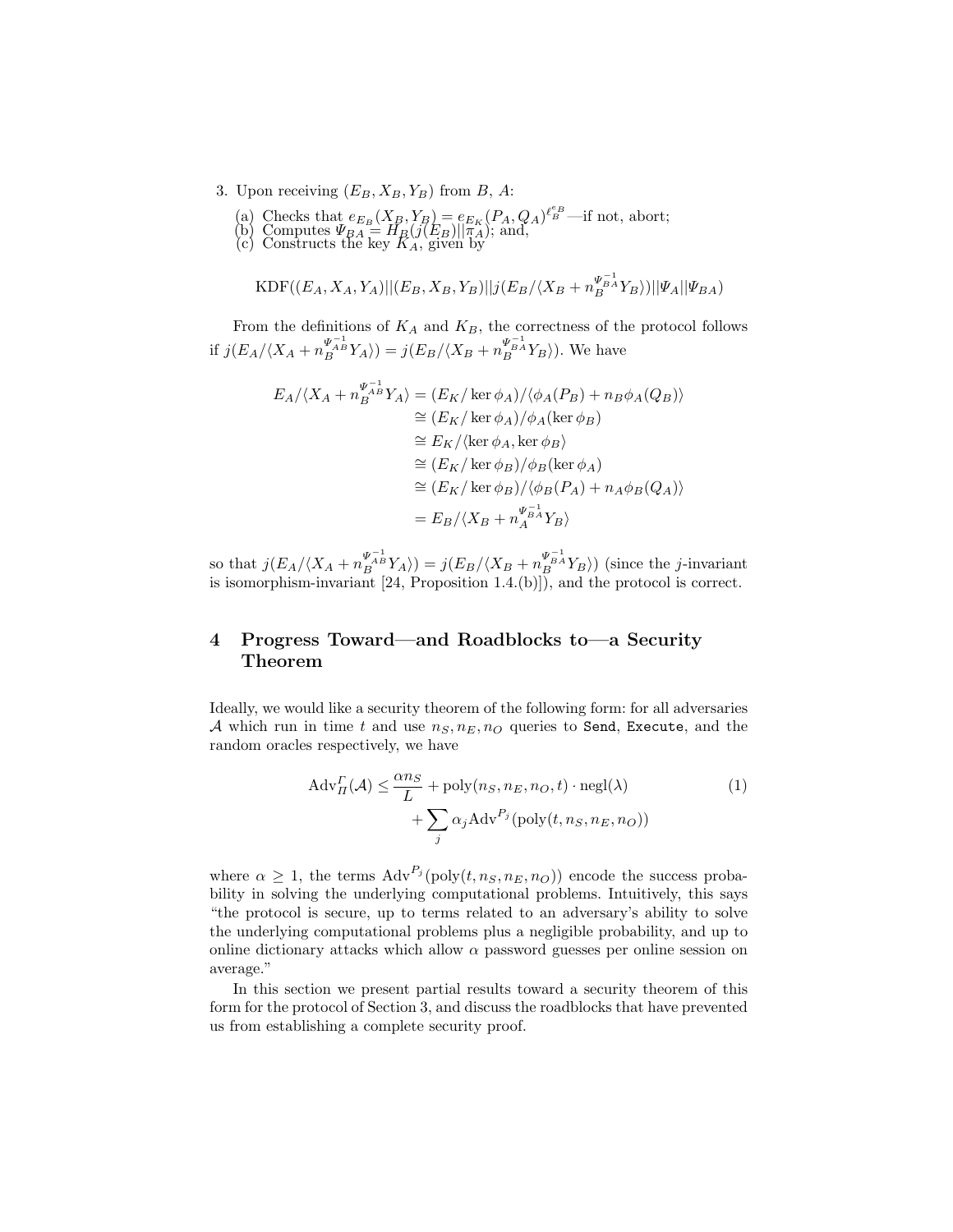#### 4.1 Successes

A birthday-type bound. The adversary can break the security of the protocol if, by chance, two sessions use the same ephemeral secret key. A straightforward birthday bound argument demonstrates that this occurs with probability at most

$$
\frac{2(n_S + n_E)(n_S + n_E + n_O + n_K)}{\min\{\ell_A^e, \ell_B^e\}} = \text{poly}(n_S, n_E, n_O, t) \cdot \text{negl}(\lambda).
$$

Preventing offline dictionary attacks from SIDH public key validation. The auxiliary points  $(\phi_A(P_B), \phi_A(Q_B))$  (respectively,  $(\phi_B(P_A), \phi_B(Q_A)))$ ) used in SIDH are determined by the ephemeral secret key, and hence are information-theoretically determined by the public ephemeral curve  $E_A$  (respectively,  $E_B$ ). In [13], the authors demonstrate an attack on static-ephemeral SIDH which uses maliciouslygenerated false auxiliary points to determine one party's static public key; in response, auxiliary point verification procedures have been developed. The most robust known verification measure—present in [9]—ensures that the Tate pairing of the auxiliary points is correct; that is, one checks whether

$$
e_{E_A}(X_A, Y_A) = e_{E_K}(P_B, Q_B)^{\ell_A^{e_A}}.
$$

This has the potential to yield an offline dictionary attack against protocols which obfuscate auxiliary points, as follows: upon receiving  $(E_A, X_A, Y_A)$  from a client whose password is  $\pi$ , the adversary constructs  $\Psi(\pi') = H_A(E_A||\pi')$  for each password  $\pi'$  in the dictionary, and then constructs each pair  $[R_A(\pi'), S_A(\pi')]^T =$  $\Psi(\pi')^{-1}[X_A, Y_A]$  of points. Then, the adversary checks if

$$
e_{E_A}(R_A(\pi'), S_A(\pi')) = e_{E_K}(P_B, Q_B)^{\ell_A^{\epsilon_A}}
$$
\n(2)

for each password  $\pi'$ . For any  $\pi'$  for which Equation 2 does not hold, the adversary is certain that the client's password is not  $\pi'$ , since the true auxiliary points  $R_A(\pi)$  and  $S_A(\pi)$  will satisfy it. This could allow the adversary to cut down the set of "possible passwords," without needing to launch an active attack.

Our choice of auxiliary point obfuscation method is not susceptible to this attack since for all  $\Psi' \in \Upsilon_2(\ell_A, e_A)$  we have

$$
e_{E_K}(\Psi'^{-1}[X_A, Y_A]^T) = e_{E_K}(X_A, Y_A)^{\det \Psi'^{-1}} = e_{E_K}(X_A, Y_A);
$$

in particular, the pairing value is the same for each pair of points  $R'_A(\pi), S'_A(\pi)$ . The same argument applies to Bob's messages, and so this particular offline dictionary attack is thwarted.

Enforcing knowledge of the auxiliary points. In SIDH, the shared secret is  $j(E/\langle G_A, G_B \rangle)$ , where  $G_A$  and  $G_B$  are the ephemeral secret kernel generators, and the (passive) security of the protocol is predicated only on an adversary's inability to compute this quantity from the messages. Notably, the shared secret is determined (information-theoretically) by  $E_A$  and  $E_B$  alone; the auxiliary points are required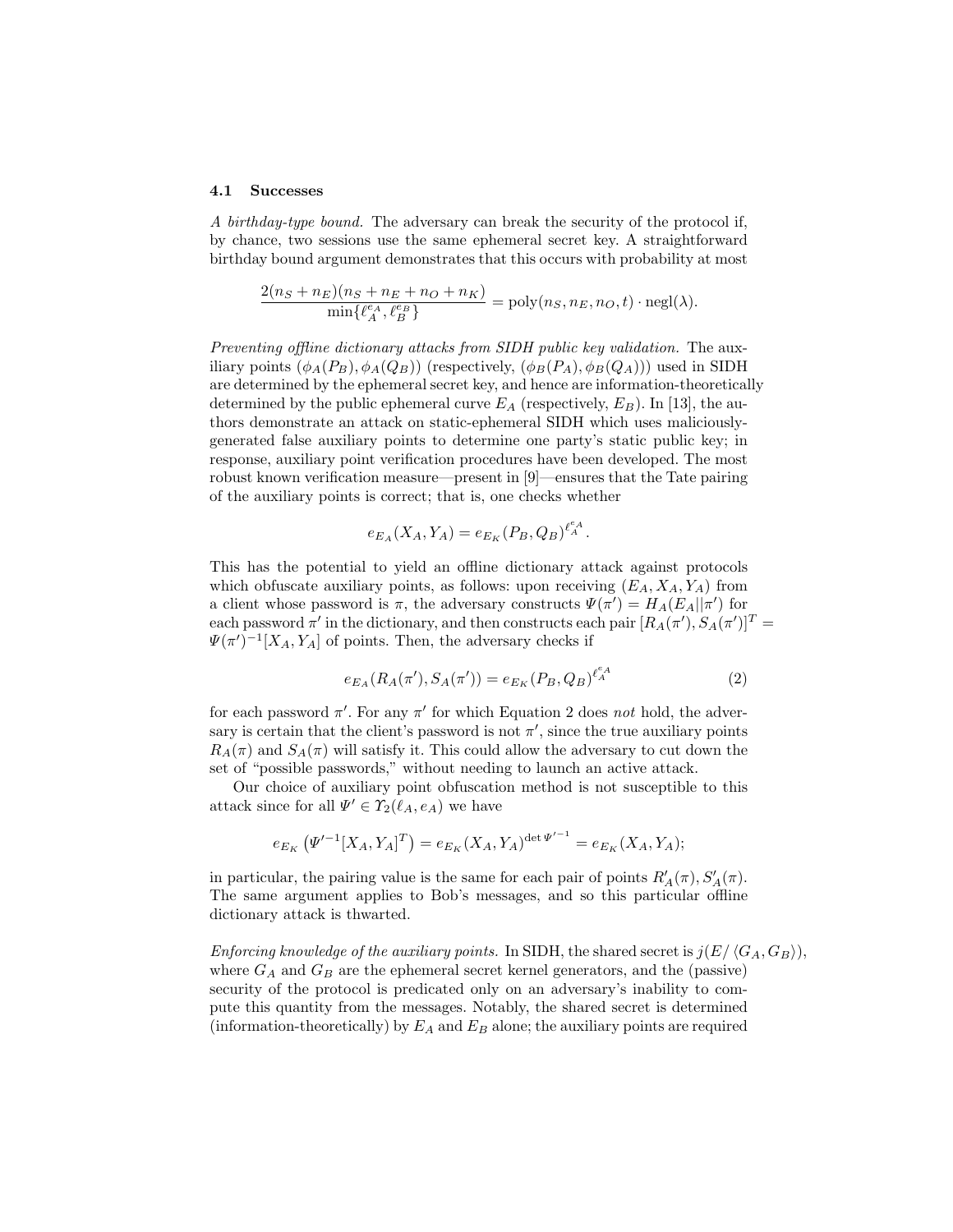only to make the computation efficient. In contrast, in order for our protocol to be secure against offline dictionary attacks, it is necessary to assume that it is difficult to recover not only the SIDH shared secret from  $E_A$  and  $E_B$ , but also the correct auxiliary points. The most natural idea is to make the SI-APC assumption as described in Section 2.5; unfortunately, if the session key depends only on the SIDH shared secret, we cannot extract a solution to an SI-APC instance from an adversary who wins the security game, and thus cannot relate the security of the protocol to the SI-APC assumption directly.

The solution: we must include auxiliary point information in the keying information. By including  $\Psi_A$  and  $\Psi_B$  as arguments to KDF, we can extract auxiliary points from the random oracle inputs of an adversary that wins the security game, and solve an instance of SI-APC. To solve an instance of  $SIAPC<sub>A</sub>$  we can insert the instance into a client's message, choosing the auxiliary points at random. With probability  $[\mathrm{SL}_2(\ell_B, e_B) : \Upsilon_2(\ell_B, e_B)]^{-1} = (\ell_B + 1)^{-1}$  the randomly-chosen points are "valid" (in the sense that there exists an element of  $\mathcal{T}_2(\ell_B, e_B)$  that takes the true auxiliary points to the randomly-chosen points). Any adversary who wins the game with non-negligible advantage must make a KDF query with the correct  $\Psi_A$  and  $\Psi_B$  values, since KDF is a random oracle; thus any such adversary must obtain the correct  $\Psi_A$  and  $\Psi_B$  either by

- 1. Querying  $H_A$  and  $H_B$  on the correct values, or;
- 2. Extracting them from the publicly-available, password-related information.

In the second case we can extract solutions to  $SIAPC<sub>A</sub>$  (respectively  $SIAPC<sub>B</sub>$ ), by using the  $\Psi_A$  (respectively,  $\Psi_B$ ) value from the adversary's correct KDF query.

### 4.2 Roadblocks

Password information in messages. In classical PAKE protocols, the message distribution is typically independent of the users' passwords; in contrast, in our protocol the password is information-theoretically determined by a given message, but extracting the information from the messages is assumed to be difficult. Nevertheless, the possibility of obtaining partial password information from the messages alone cannot easily be ruled out, and so it is very difficult to quantify the number of passwords that can be eliminated per actively-attacked session (the  $\alpha$  in equation (1)). Notably, some other post-quantum PAKEs, such as RLWE-PAK and RLWE-PPK [12] also have message distributions which are not independent of the password.<sup>4</sup>

<sup>&</sup>lt;sup>4</sup> In both schemes, messages are of the form  $m = H(\pi) + a \cdot s + 2e$  where  $(a, a \cdot s + 2e)$ is a RLWE sample [19, Definition 3.1]. For passwords  $\pi' \neq \pi$ ,  $m - H(\pi')$  is distributed uniformly, while  $m - H(\pi)$  is distributed according to the RLWE distribution. Though it is generally assumed that these distributions are computationally indistinguishable [19, Definition 3.2], they are not equal; i.e., the messages are not statistically independent of the password.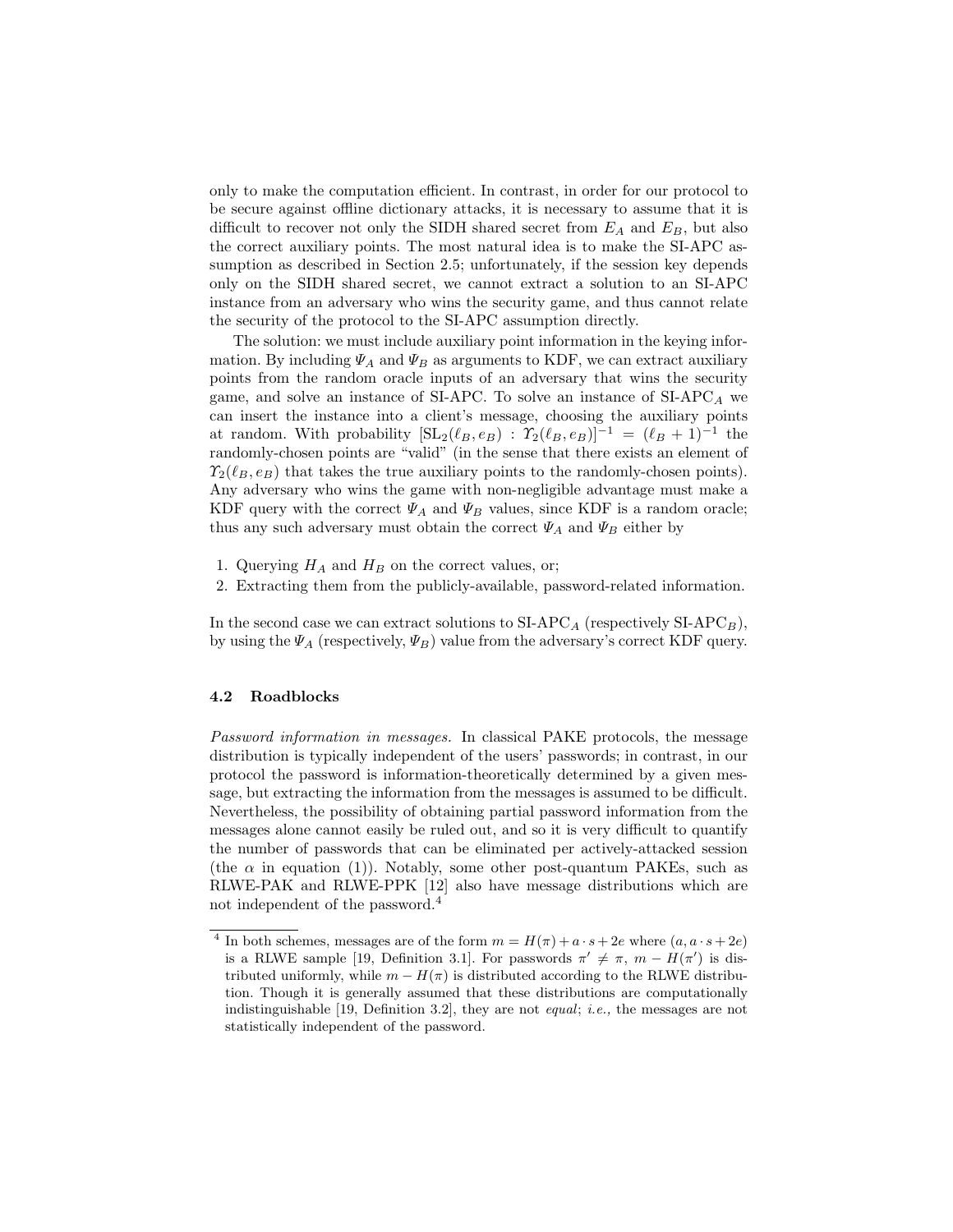Password guesses. A typical PAKE security argument defines the notion of "password guess," and then argues that at most  $\alpha$  password guesses can be made per session, under some computational assumption. A password guess on password  $\pi$  is intuitively "a KDF query in which the messages are those messages sent in a pair of matching sessions, the shared secret is the one that would be computed in the pair of matching sessions if the password were  $\pi$ , and the other inputs to KDF are consistent with the password and (if appropriate) have been the output of random oracle queries with password  $\pi$ ."

A natural-seeming notion for password guess on a client is that, for values  $(E, X, Y), (E', X', Y'), j(E''), \Psi, \Psi'$  the adversary A queries

- $-$  KDF $((E, X, Y) || (E', X', Y') || j(E'') || \Psi || \Psi');$
- $-$  Send $(A, i, (Initiate, B))$  with output  $(E, X, Y);$
- $-$  Send $(A,i, (E', X', Y'));$
- $-I = H_A(j(E)||\pi) = \Psi$  and  $H_B(j(E')||\pi) = \Psi'$

where  $E'' \cong E'/\langle X' + n_A^{\Psi'^{-1}} Y' \rangle$ , where  $n_A$  is the secret key which yields E. This is somewhat consistent with our intuition of what a password guess should be: A executes the protocol with A (pretending to be  $B$ ) and computes the key that A would compute if her password were  $\pi$ . While this does model one form of password guess, the asymmetry of the protocol means that there is another form of password guess which is consistent with the messages of the protocol: by sending  $(E', X', Y')$  where  $E' = \langle P_B + n_B Q_B \rangle$ ,  $X', Y'$  are the images of the true auxiliary points under the action of  $\Psi'' = H_B(j(E')||\pi'')$  and then computing sk'' = KDF( $(E, X, Y) || (E', X', Y') || E / \langle X + n_B^{\Psi^{-1}} Y \rangle || \Psi || \Psi'' )$  (where  $\Psi = H_A(j(E)||\pi'')$ , the adversary can test whether  $\Psi''$  is A's true password by revealing A's session key sk and testing whether  $sk'' = sk$ . This type of password guess creates two difficulties for a security proof:

- 1. It is undetectable without knowledge of the ephemeral key  $n_B$ , and;
- 2. It is difficult to formulate a computational problem whose hardness can be used to bound the number of passwords that can be checked per session.

If the "natural" password guess were the only type, under the heuristic assumption that the messages reveal no password information, we can show that only one password can be guessed per session (and, furthermore, that the protocol is secure in the model of [1], under further assumptions) under the assumption that the following computational problem (and its  $B$ -type variant) is difficult:

Definition 2 (Computational Simultaneous Group Action Problem— (Type A) (C-SGA<sub>A</sub>)). Let  $\phi_A : E \to E_A$  be an isogeny with kernel  $\langle P_A +$  $m_A Q_A$  for  $m_A \leftarrow \text{Unif}(\mathbb{Z}/\ell_A^{\epsilon_A} \mathbb{Z})$ , and let  $\Psi_1, \Psi_2 \leftarrow \text{Unif}(\Upsilon_2(\ell_B, e_B))$ . The Computational Simultaneous Group Action Problem (Type A) (C-SGA $_A$ ) is to find values  $(E_B, X_B, Y_B), E_1, E_2$  which satisfy  $E_1 = E_B / \langle X_B + m_A^{\Psi_1} Y_B \rangle$  and  $E_2 =$  $E_B/\langle X_B + m_A^{\Psi_2} Y_B \rangle$  given  $(E, P_B, Q_B)$  and  $(E_A, \phi_A(P_B), \phi_A(Q_B)).$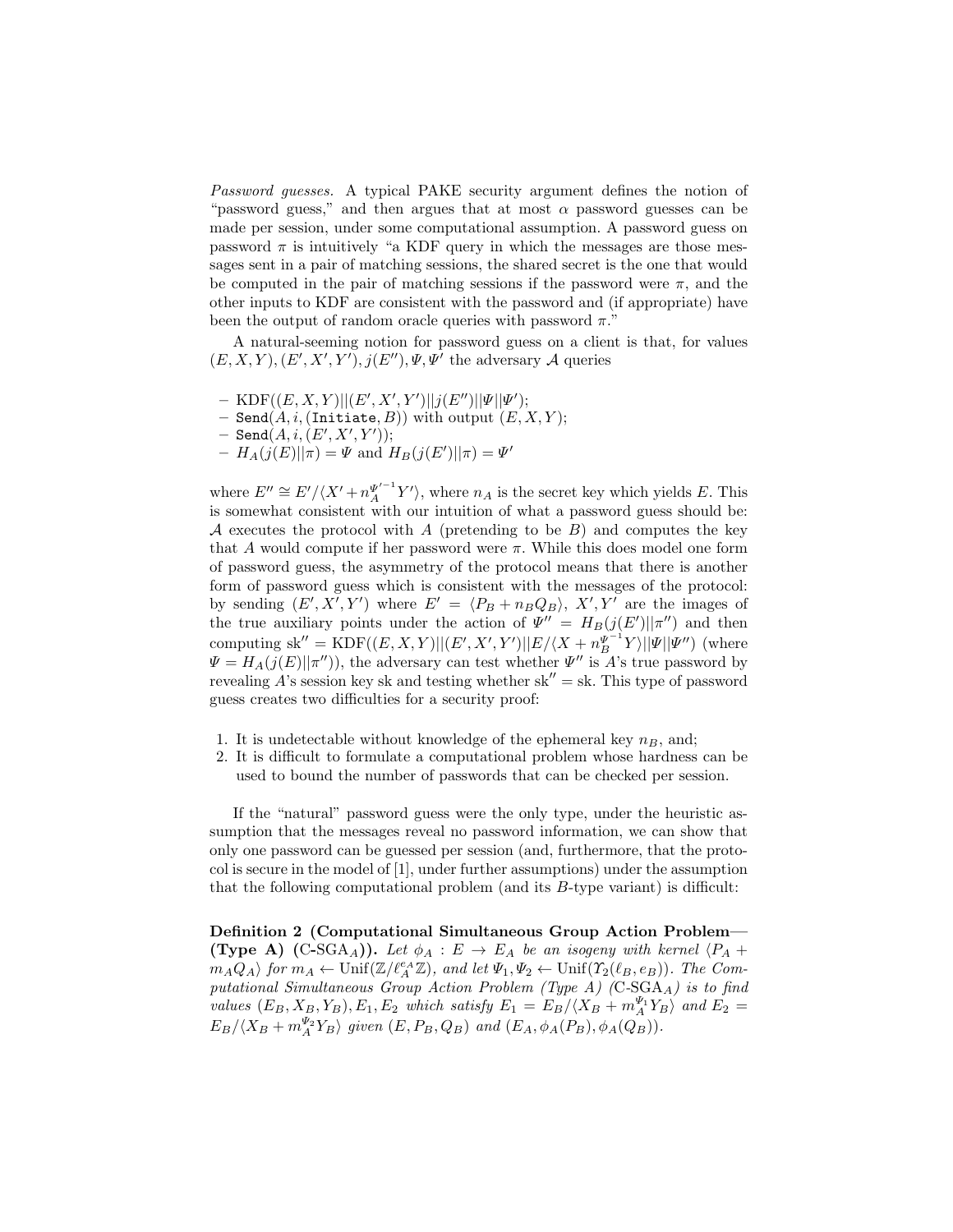## 5 Performance

It is clear from the protocol description in Section 3 that the message sizes in our protocol are identical to those of SIDH [11] for the same parameter set; in particular, the are among the smallest post-quantum message sizes at equivalent security levels. We implemented the scheme for the two parameter sets p434 and p503 from [14] to quantify the additional computational cost due to auxiliary point obfuscation/unobfuscation. Table 1 contains our performance results.

| Parameter Set | Scheme       | Total Clock cycles $(\times 10^6)$ |
|---------------|--------------|------------------------------------|
| p434          | <b>SIDH</b>  | 65                                 |
| p503          | <b>SIDH</b>  | 116                                |
| p434          | Our Protocol | $65 + 77 = 142$                    |
| p503          | Our Protocol | $116 + 112 = 228$                  |

Table 1. Quantitative results for our protocol compared with unauthenticated SIDH. Results measured on a machine running Ubuntu 18.04 LTS with a 1.6 GHz Intel Core i5-8250U processor.

## 6 Conclusion

We have presented a proposal for an isogeny-based password-authenticated key establishment protocol based on supersingular isogeny Diffie-Hellman. Of particular interest is that our protocol explicitly makes use of the auxiliary points for *security*, rather than *efficiency*. We hope that the partial results presented here can serve as a stepping stone on the path to provably-secure isogeny-based PAKE.

### References

- 1. Mihir Bellare, David Pointcheval, and Phillip Rogaway. Authenticated key exchange secure against dictionary attacks. In Bart Preneel, editor, Advances in Cryptology — EUROCRYPT 2000, pages 139–155, Berlin, Heidelberg, 2000. Springer Berlin Heidelberg.
- 2. Mihir Bellare and Phillip Rogaway. Entity authentication and key distribution. In Douglas R. Stinson, editor, Advances in Cryptology — CRYPTO '93, pages 232–249, Berlin, Heidelberg, 1994. Springer Berlin Heidelberg.
- 3. Steven M. Bellovin and Michael Merritt. Encrypted key exchange: Password-based protocols secure against dictionary attacks. In IEEE Symposium On Research In Security And Privacy, pages 72–84, 1992.
- 4. Reinier Bröker, Denis Charles, and Kristin Lauter. Evaluating large degree isogenies and applications to pairing based cryptography. In Proceedings of the 2nd International Conference on Pairing-Based Cryptography, pages 100–112, 2008.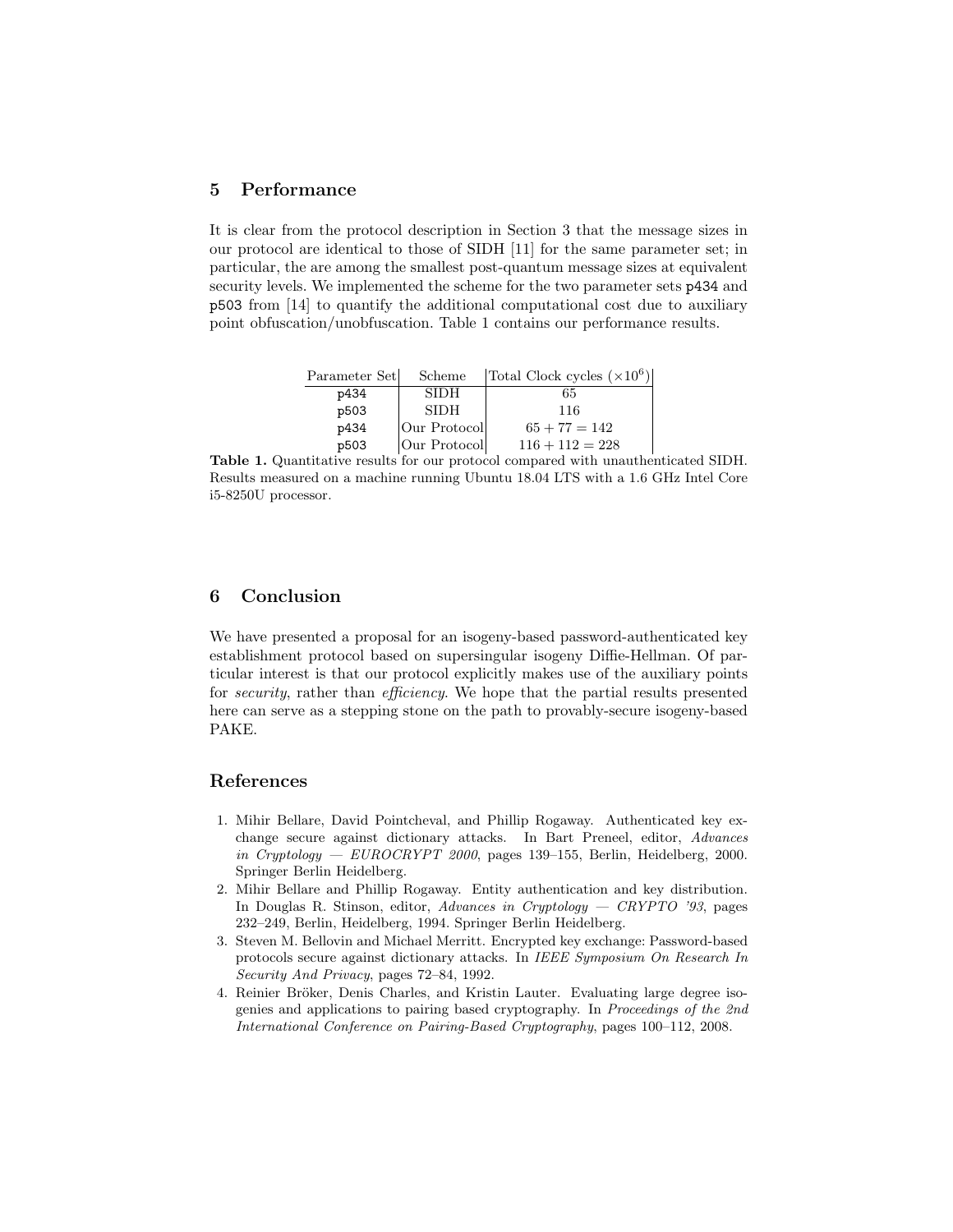- 5. Ran Canetti and Hugo Krawczyk. Analysis of key-exchange protocols and their use for building secure channels. In Birgit Pfitzmann, editor, EUROCRYPT, volume 2045 of Lecture Notes in Computer Science, pages 453–474. Springer, 2001.
- 6. Ran Canetti and Hugo Krawczyk. Analysis of key-exchange protocols and their use for building secure channels. In Birgit Pfitzmann, editor, Advances in Cryptology— EUROCRYPT 2001, pages 453–474, Berlin, Heidelberg, 2001. Springer.
- 7. Denis Xavier Charles, Kristin E. Lauter, and Eyal Z. Goren. Cryptographic hash functions from expander graphs. Journal of Cryptology, 22:93–113, 2009.
- 8. Anamaria Costache, Brooke Feigon, Kristin Lauter, Maike Massierer, and Anna Puskas. Ramanujan graphs in cryptography. Research Directions in Number Theory: Women in Numbers IV, AWM Springer Series (to appear), 2019. https://eprint.iacr.org/2018/593.
- 9. Craig Costello, Patrick Longa, and Michael Naehrig. Efficient algorithms for supersingular isogeny diffie-hellman. In Matthew Robshaw and Jonathan Katz, editors, Advances in Cryptology – CRYPTO 2016: 36th Annual International Cryptology Conference, Santa Barbara, CA, USA, August 14-18, 2016, Proceedings, Part I, pages 572–601, Berlin, Heidelberg, 2016. Springer Berlin Heidelberg.
- 10. Jean-Marc Couveignes. Hard homogeneous spaces, 2006. http://eprint.iacr.org/2006/291/.
- 11. Luca De Feo, David Jao, and Jérôme Plût. Towards quantum-resistant cryptosystems from supersingular elliptic curve isogenies. J. Math. Cryptol., 8:209–247, 2014.
- 12. Jintai Ding, Saed Alsayigh, Jean Lancrenon, Saraswathy RV, and Michael Snook. Provably secure password authenticated key exchange based on rlwe for the postquantum world. In Helena Handschuh, editor, Topics in Cryptology – CT-RSA 2017, pages 183–204, Cham, 2017. Springer.
- 13. Steven D. Galbraith, Christophe Petit, Barak Shani, and Yan Bo Ti. On the security of supersingular isogeny cryptosystems. In Jung Hee Cheon and Tsuyoshi Takagi, editors, Advances in Cryptology – ASIACRYPT 2016, pages 63–91, Berlin, Heidelberg, 2016. Springer Berlin Heidelberg.
- 14. David Jao, Reza Azarderakhsh, Matthew Campagna, Craig Costello, Luca De Feo, Basil Hess, Amir Jalali, Brian Koziel, Brian LaMacchia, Patrick Longa, Michael Naehrig, Geovandro Pereira, Joost Renes, Vladimir Soukharev, and David Ubanik. Supersingular isogeny key encapsulation. Technical report, NIST Post-Quantum Cryptography Standardization Process, 2019.
- 15. David Jao and Luca De Feo. Towards quantum-resistant cryptosystems from supersingular elliptic curve isogenies. In Bo-Yin Yang, editor, PQCrypto, volume 7071 of Lecture Notes in Computer Science, pages 19–34. Springer, 2011.
- 16. David Jao and Vladimir Soukharev. A subexponential algorithm for evaluating large degree isogenies. In Algorithmic number theory, volume 6197 of Lecture Notes in Comput. Sci., pages 219–233. Springer, Berlin, 2010.
- 17. Brian LaMacchia, Kristin Lauter, and Anton Mityagin. Stronger security of authenticated key exchange. In Willy Susilo, Joseph K. Liu, and Yi Mu, editors, Provable Security: First International Conference, pages 1–16, Berlin, Heidelberg, 2007. Springer Berlin Heidelberg.
- 18. Jason LeGrow. Post-quantum security of authenticated key establishment protocols. Master's thesis, University of Waterloo, 2016.
- 19. Vadim Lyubashevsky, Chris Peikert, and Oded Regev. On ideal lattices and learning with errors over rings. In Henri Gilbert, editor, Advances in Cryptology – EUROCRYPT 2010, pages 1–23, Berlin, Heidelberg, 2010. Springer Berlin Heidelberg.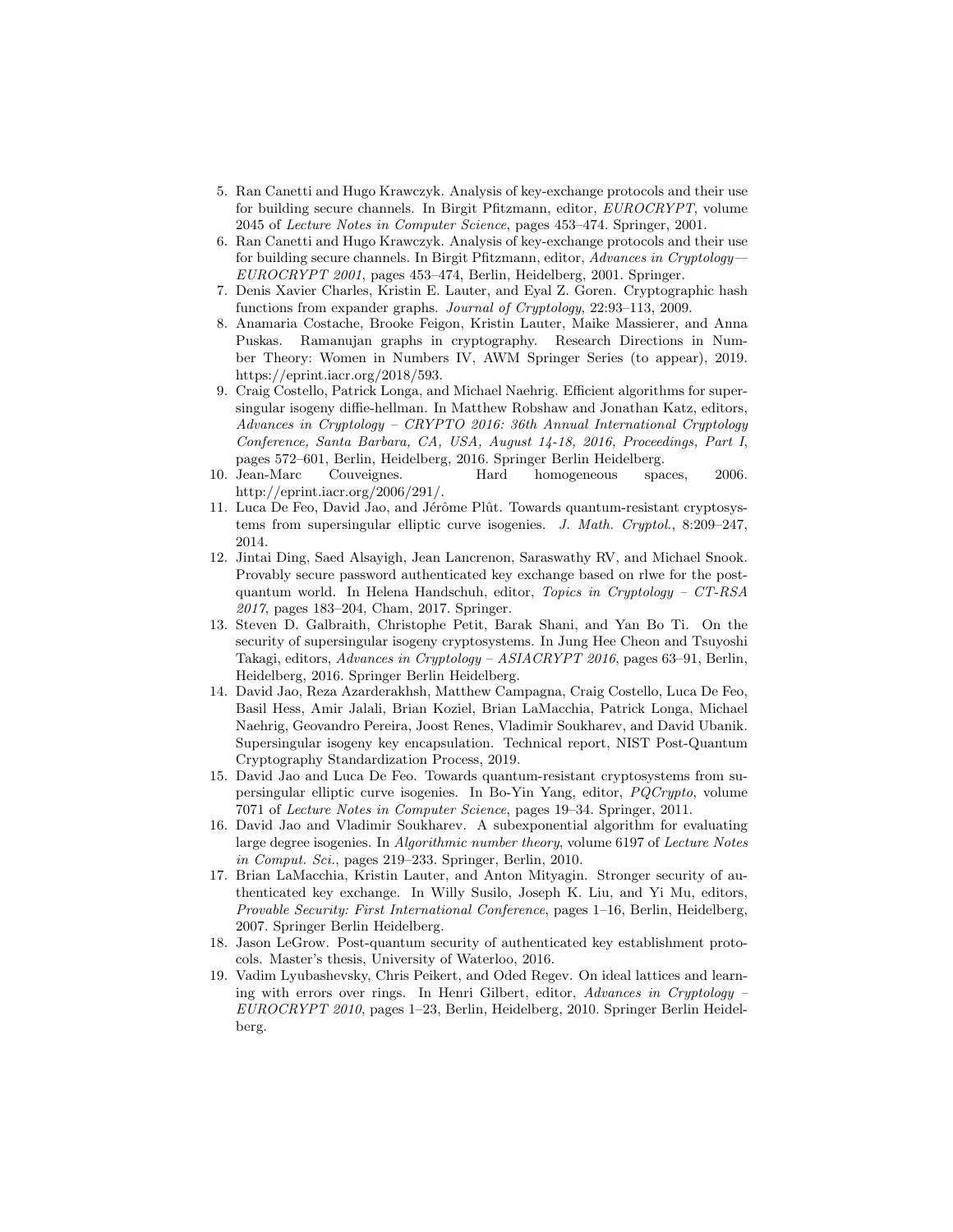- 20. Alfred J. Menezes, Tatsuaki Okamoto, and Scott A. Vanstone. Reducing elliptic curve logarithms to logarithms in a finite field. IEEE Trans. Inform. Theory, 39(5):1639–1646, 1993.
- 21. Christophe Petit. Faster algorithms for isogeny problems using torsion point images. In Tsuyoshi Takagi and Thomas Peyrin, editors, Advances in Cryptology – ASIACRYPT 2017, pages 330–353, Cham, 2017. Springer International Publishing.
- 22. S. Pohlig and M. Hellman. An improved algorithm for computing logarithms over and its cryptographic significance (corresp.). IEEE Trans. Inf. Theor., 24(1):106– 110, September 2006.
- 23. Alexander Rostovtsev and Anton Stolbunov. Public-key cryptosystem based on isogenies, 2006. http://eprint.iacr.org/2006/145/.
- 24. Joseph H. Silverman. The Arithmetic of Elliptic Curves. Number 106 in Graduate Texts in Mathematics. Springer, New York, 1986.
- 25. Joseph H. Silverman. The arithmetic of elliptic curves, volume 106 of Graduate Texts in Mathematics. Springer-Verlag, New York, 1992.
- 26. Jacques Vélu. Isogénies entre courbes elliptiques. C. R. Acad. Sci. Paris Sér. A-B, 273:A238–A241, 1971.
- 27. Jiang Zhang and Yu Yu. Two-round pake from approximate sph and instantiations from lattices. In Tsuyoshi Takagi and Thomas Peyrin, editors, Advances in Cryptology—ASIACRYPT 2017, pages 37–67, Cham, 2017. Springer.

Acknowledgements. This research was undertaken thanks in part to funding from the Canada First Research Excellence Fund, CryptoWorks21, NSERC, Public Works and Government Services Canada, and the Royal Bank of Canada.

## A The Security Model

PAKE security is commonly proved in the model of Bellare, Pointcheval, and Rogaway [1], which we briefly review here.

Protocols. Fundamentally, a protocol  $\Pi$  is a probabilistic algorithm which maps strings (in this context, concatenations of passwords, randomness, and protocolspecific messages and parameters) to strings (keys).

Parties and Party Identifiers. Participants in protocols are called parties. Parties are either clients C or servers S. In this model, protocols are initiated by clients and responded to by servers. All clients are served by all servers. Each party  $P \in \mathcal{C} \sqcup \mathcal{S}$  is uniquely identified by a string a fixed length; if P is a party, we will also use  $P$  to refer to  $P$ 's identifier string as needed.

*Passwords.* We work in the *symmetric* password model: each client  $A \in \mathcal{C}$  has a password  $\pi_A$ , and each server has a collection  $\{\pi_A\}_{A \in \mathcal{C}}$ .

Password Initialization. In models of authenticated key establishment, parties establish public-key/private-key pairs and securely publish their public keys  $(e,q, [2, 6, 17])$  in a pre-protocol "initialization" phase. Similarly, in this model there is a pre-protocol initialization phase where users generate passwords and "install" them on servers  $(i.e.,$  servers get the passwords) securely.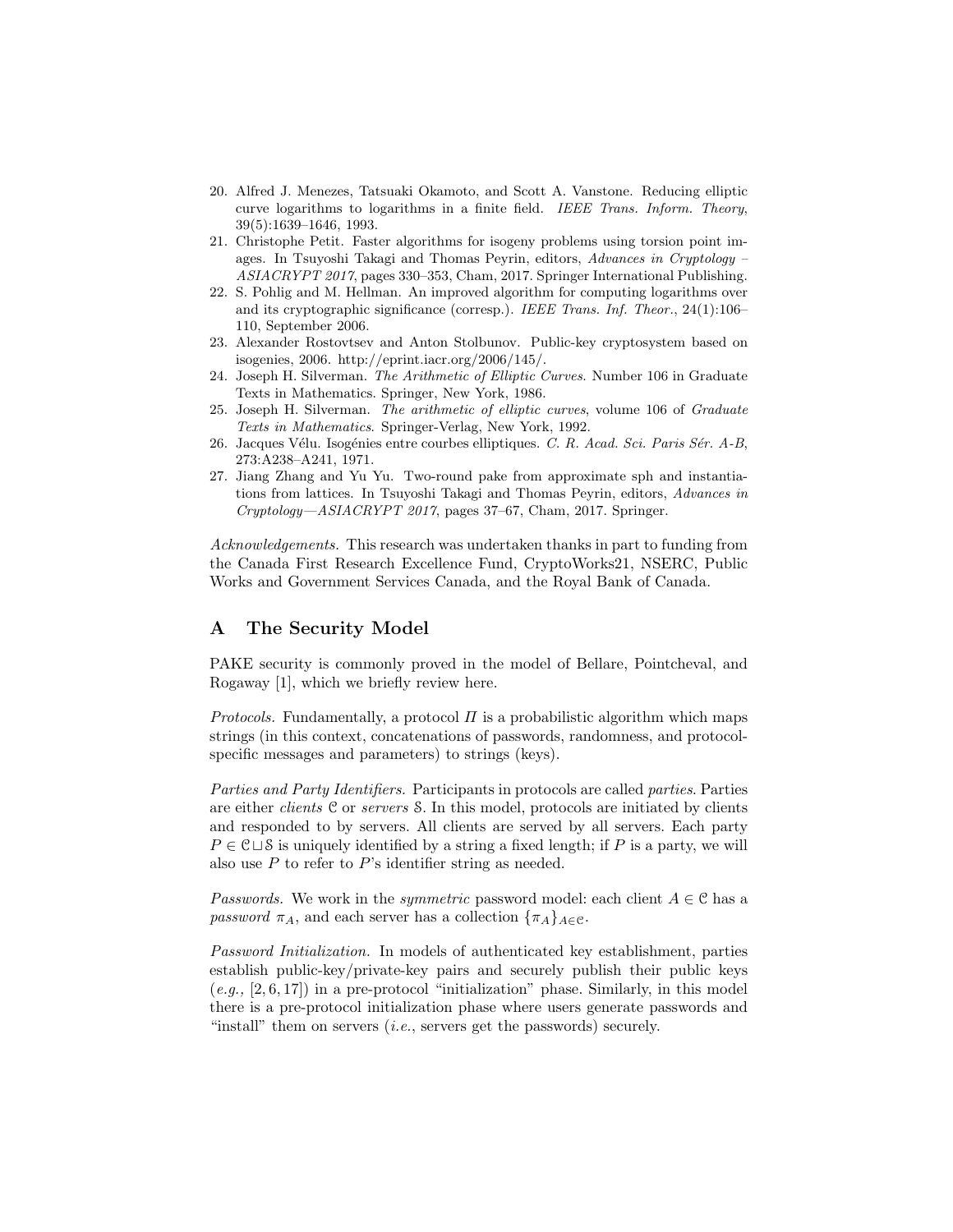Party Instances. Associated to each party  $U \in \mathcal{C} \cup \mathcal{S}$  is a collection of party instances  $\{\Omega_{II}^{(n)}\}$  $\{U^{(n)}\}_{n\in\mathbb{N}}$ . When the adversary interacts with a party he may be required to specify an instance. These instances model parties establishing keys at different times and with different partners, and these different key-establishing sessions may be attacked differently (or not at all) by the adversary.

Acceptance and Termination. A party instance "accepts" when they compute a session key, and "terminates" when it will send no more messages. In our protocol, acceptance is always followed immediately by termination, but termination may occur without acceptance  $(e.g.,$  in the case of ill-formed incoming messages).

The Security Experiment. Informally, in the security experiment, a new entity (the adversary) attempts to break semantic security of the protocol after interacting with the parties and one additional "formal" party who "administrates" the game (the *challenger*). The security experiment proceeds in three stages

- 1. **Initialization:** The adversary chooses disjoint sets  $C$  and  $S$  of client and server identifiers. Each client  $A \in \mathcal{C}$  generates a password according to a probability distribution on their password-space:  $\pi_A \leftarrow \mathcal{P}_A \ \forall A \in \mathcal{C}$ ; then, each server  $B \in \mathcal{S}$  receives all client passwords. Password-generation happens out-of-view of the adversary, though the adversary knows each  $\mathcal{P}_A$ .
- 2. Information Gathering: The adversary performs computations and interacts with the parties and challenger. The computational power of the adversary is not fixed in the model, but his interactions are limited to:
	- (a) Send $(U, n, \text{msg})$ : Message M is sent to  $\Omega_U^{(n)}$  $U^{(n)}$ . As a result,  $\Omega_U^{(n)}$  $\mathcal{U}^{(n)}$ 's internal state is updated according to  $\Pi$ .
	- (b) Reveal $(U, n)$ : The instance  $\Omega_U^{(n)}$  $U^{(n)}_U$  reveals its session key  $\operatorname{sk}_{U}^{(n)}$  (if it exists).
	- (c) Execute $(A, n, B, m)$ : If  $A \in \mathcal{C}, B \in \mathcal{S}$ , and neither  $\Omega_A^{(n)}$  nor  $\Omega_B^{(m)}$  has been used, the challenger  $\mathcal{C}$  instructs  $\Omega_A^{(n)}$  to execute  $\Pi$  with  $\Omega_B^{(n)}$ . The transcript of this execution is then provided to A.
	- (d) Corrupt(U): If  $U \in \mathcal{C}$ , return  $\pi_U$ . If  $U \in \mathcal{S}$ , return  $\{\pi_A^U\}_{A \in \mathcal{C}}$ .
	- (e) Test $(U, n)$ : The challenger C chooses  $b \in \{0, 1\}$  uniformly at random; if  $b = 0$ , the challenger reveals  $\text{sk}_{U}^{(n)}$ , while if  $b = 1$ , the challenger chooses a string uniformly at random and reveals it.

Remark 1. Our definition of Corrupt in item (d) above is known as the weak corruption model [1, Remark 3]. In the strong corruption model, a Corrupt $(U)$  query also reveals the state of each oracle  $\varOmega_U^{(n)}$  $U^{(n)}$ ,  $n \in \mathbb{N}$ ; this presents another way by which a secret session key can become known to the adversary, and the definition of freshness (Definition 4) would have to be modified. [1, Remark 7].

3. The Game: To begin, we must define what it means for an oracle  $\Omega_U^{(n)}$  $\bigcup^{(n)}_U$  to be fresh, which itself requires that we define partnered sessions:

Definition 3 (Partnered Oracles). A pair of oracles  $\Omega^{(n)}_A$  and  $\Omega^{(m)}_B$  are called partnered if all of the following are true: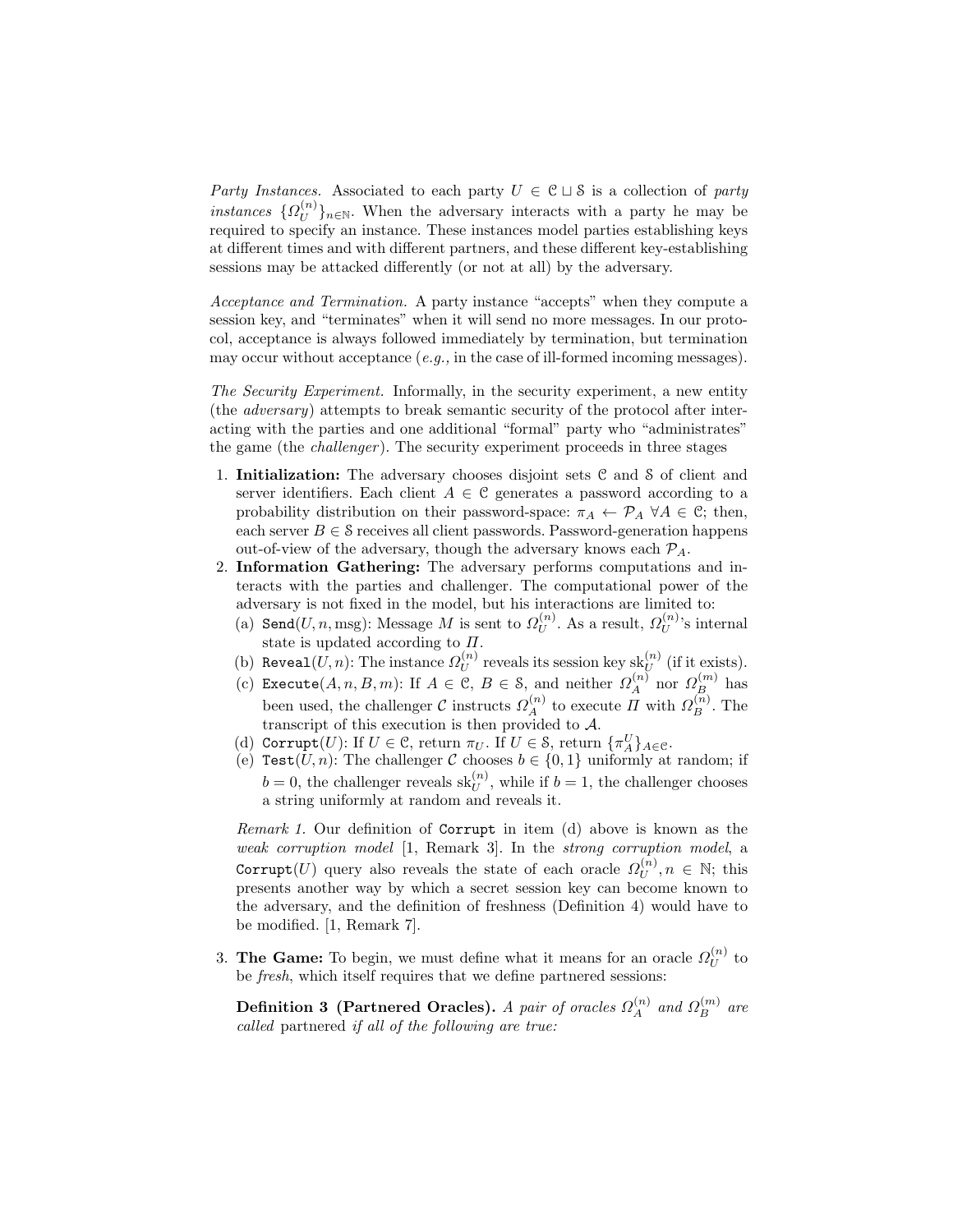- (a)  $A \in \mathcal{C}$  and  $B \in \mathcal{S}$ , or  $A \in \mathcal{S}$  and  $B \in \mathcal{C}$ .
- (b)  $\Omega_A^{(n)}$  and  $\Omega_B^{(m)}$  have both accepted.
- (c)  $\Omega_A^{(n)}$ 's peer is B, and  $\Omega_B^{(m)}$ 's peer is A (that is, A believes she is establishing a key with B, and vice versa).
- (d)  $\Omega_A^{(n)}$  and  $\Omega_B^{(m)}$  have the same message transcript and session key.
- (e) No other oracle  $\Omega_U^{(k)}$  $U^{(k)}$  accepts with the same message transcript.

Definition 4 (Fresh Oracle). An oracle  $\Omega^{(n)}_U$  $\bigcup_{U}^{(n)}$  is called fresh (or, to emphasize that we are explicitly considering forward secrecy in the weak corruption model, weak forward secrecy fresh) if none of the following is true:

- (a) Reveal $(U, n)$  has been issued.
- (b) Reveal(V, m) has been issued, where  $\Omega_V^{(m)}$  $\stackrel{(m)}{V}$  is the partner to  $\Omega^{(n)}_U$  $U^{(n)}$  .
- (c) Corrupt(V, i) was issued for some  $V \in \mathcal{C} \sqcup \mathcal{S}$  and  $\texttt{Send}(U, n, M)$  was issued for some  $M \in \mathcal{M}$ .

Now, at any point during the protocol, A may make a  $Test(U, n)$  query. If  $\varOmega_{U}^{(n)}$  $\mathcal{U}^{(n)}$  is not fresh or this is not the first Test query of the game, A loses the game; otherwise, the challenger answers the query appropriately. The game continues, and eventually  $A$  makes a guess  $b'$  at the value of  $b$  that the challenger chose in response to the Test query; the adversary wins if  $b' = b$ and loses otherwise. We define the adversary's advantage to be

 $\mathrm{Adv}_{\Gamma}^{\Pi}(\mathcal{A})=2\mathbb{P}[\mathcal{A}$  wins the game  $\Gamma$  with protocol  $\Pi]-1$ .

## B Computational Assumptions of SIDH

In this section we present the SIDH and SSI problems [11, Problems 5.1–5.4], whose presumed hardness underlies the security of SIDH (and, by extension, our protocol).

Definition 5 (Computational Supersingular Isogeny Diffie-Hellman Prob**lem** (SIDH)). Let  $\phi_A : E \to E_A$  be an isogeny with kernel  $\langle P_A+n_AQ_A \rangle$  for  $n_A \leftarrow$  $\text{Unif}(\mathbb{Z}/\ell_A^{e_A}\mathbb{Z})$ . Let  $\phi_B: E \to E_B$  be an isogeny with kernel  $\langle P_B + n_B Q_B \rangle$  for  $n_B \leftarrow \text{Unif}(\mathbb{Z}/\ell_B^{e_B} \mathbb{Z})$ . The Computational Supersingular Diffie-Hellman problem (SIDH) is to find the j-invariant of  $E_{AB} = E/(P_A + n_A Q_A, P_B + n_B Q_B)$ given

$$
((E, P_A, Q_A, P_B, Q_B), (E_A, \phi_A(P_B), \phi_A(Q_B)), (E_B, \phi_B(P_A), \phi_B(Q_A))).
$$

If  $((E, P_A, Q_A, P_B, Q_B), (E_A, \phi_A(P_B), \phi_A(Q_B)), (E_B, \phi_B(P_A), \phi_B(Q_A)))$ is a valid SIDH instance under the notation of Definition 5, we write  $E_{AB}$  =  $SIDH((E, P_A, Q_A, P_B, Q_B), (E_A, \phi_A(P_B), \phi_A(Q_B)), (E_B, \phi_B(P_A), \phi_B(Q_A))).$ 

When the global parameters and auxiliary points are clear from context, we abbreviate this as  $E_{AB} = \text{SIDH}(E_A, E_B)$ . We also define variants of SIDH:

- For 
$$
E_A = E / \langle P_A + m_A Q_A \rangle
$$
, say  $\text{SIDH}_A(E_A, E', X', Y') = E' / \langle X' + m_A Y' \rangle$